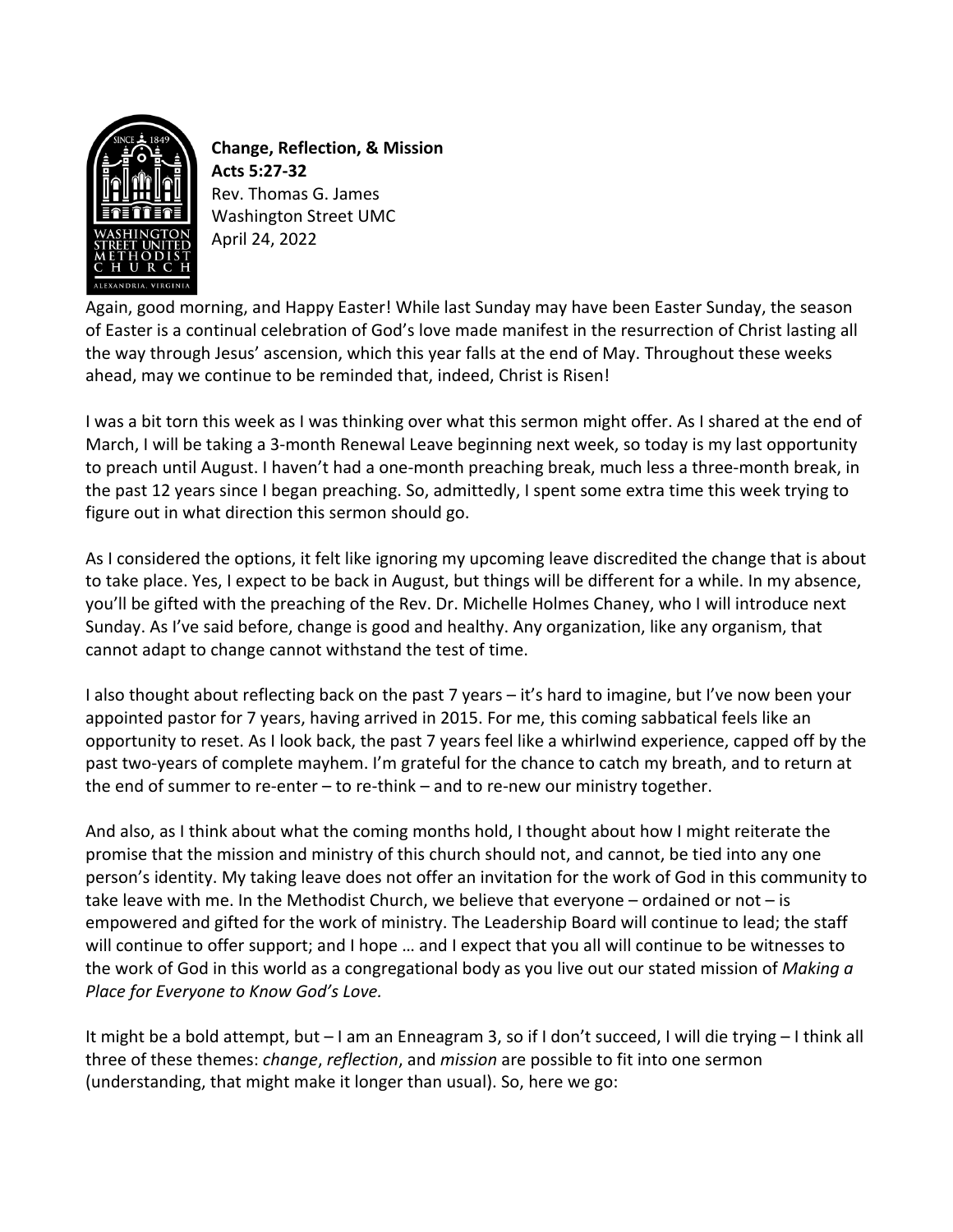Our text this morning comes from the book of Acts. It comes quite a bit later in the narrative than the resurrection – in fact, it comes after Jesus has ascended and gifted the early church with the Holy Spirit. In the first half of Chapter 5, we find that the disciples, empowered by Christ's resurrection and the gifting of the Spirit, had been visible in the community offering healing, and exorcisms – curing those who were tormented by unclean spirits.

The visible work of the disciples had created a sense of jealousy by the high priest of the Jewish Temple. Because of his jealousy, the high priest had the disciples arrested and put into prison. The high priest – as witnessed in the decision to crucify Christ and imprison the disciples – was unwilling to accept that Christ, his teachings, and the belief of the disciples was a valid fulfillment of the prophecies regarding the way God was at work in the world.

Luke, as the author of Acts, makes a clear distinction between the high priest (a representative of the leaders of the Temple) and the Jewish community at large. Luke is not offering a criticism of Judaism writ large, but instead is calling out those with power in the institution. Luke also makes clear that the actions against the disciples "did not necessarily stem from strict adherence to the scripture, but rather from an imprudent reaction of self-preservation."i

This is the greatest challenge we face with change – change is most often rejected and refuted by those who think they have the most to lose should change be embraced. I say "who think" they have the most to lose because the honest reality is that those who refute change usually don't have that much to lose due to the change. For example, it is a farce to say that a multi-billionaire (or perhaps even a multi-millionaire) will become poor by paying more in taxes, a change that could significantly help those who have little income be able to afford healthcare and quality education for their children. Just consider MacKenzie Scott, who, over the past few years has given away over \$12billion in grants and funding to non-profits, but whose net worth has increased during that time because of how well the rest of her \$50billion has done in the stock market.

The list of concerns to this regard is lengthy in our nation today. We rebut change anytime we disagree with the change being made, claiming that somehow such a change would hinder our ability to thrive. Let's consider a few examples: how does my marriage become less valuable or meaningful by allowing someone else to be married? How does a child's gender identity in anyway impact another child's understanding of self? Is there not enough work to be done in this nation that immigrants and citizens can work alongside one another? Is there not enough wealth in this nation that your ability to receive welfare does not actually impact my financial status? Does learning the truth about our nation's history really impede our ability to live and work in a just and equitable world?

Change – even change for the better – is not always welcomed. Consider the change that is being rejected in this text.

The kind of change the disciples had embraced, which the high priest was so hesitant to accept, was that God – in and through the work of Christ – had proclaimed each and every one of God's created humanity as being worthy and equal. Think back a ways: Christ was born to an unwed poor family; the shepherds were the ones who were first invited to visit Christ in the manger; in his ministry, Christ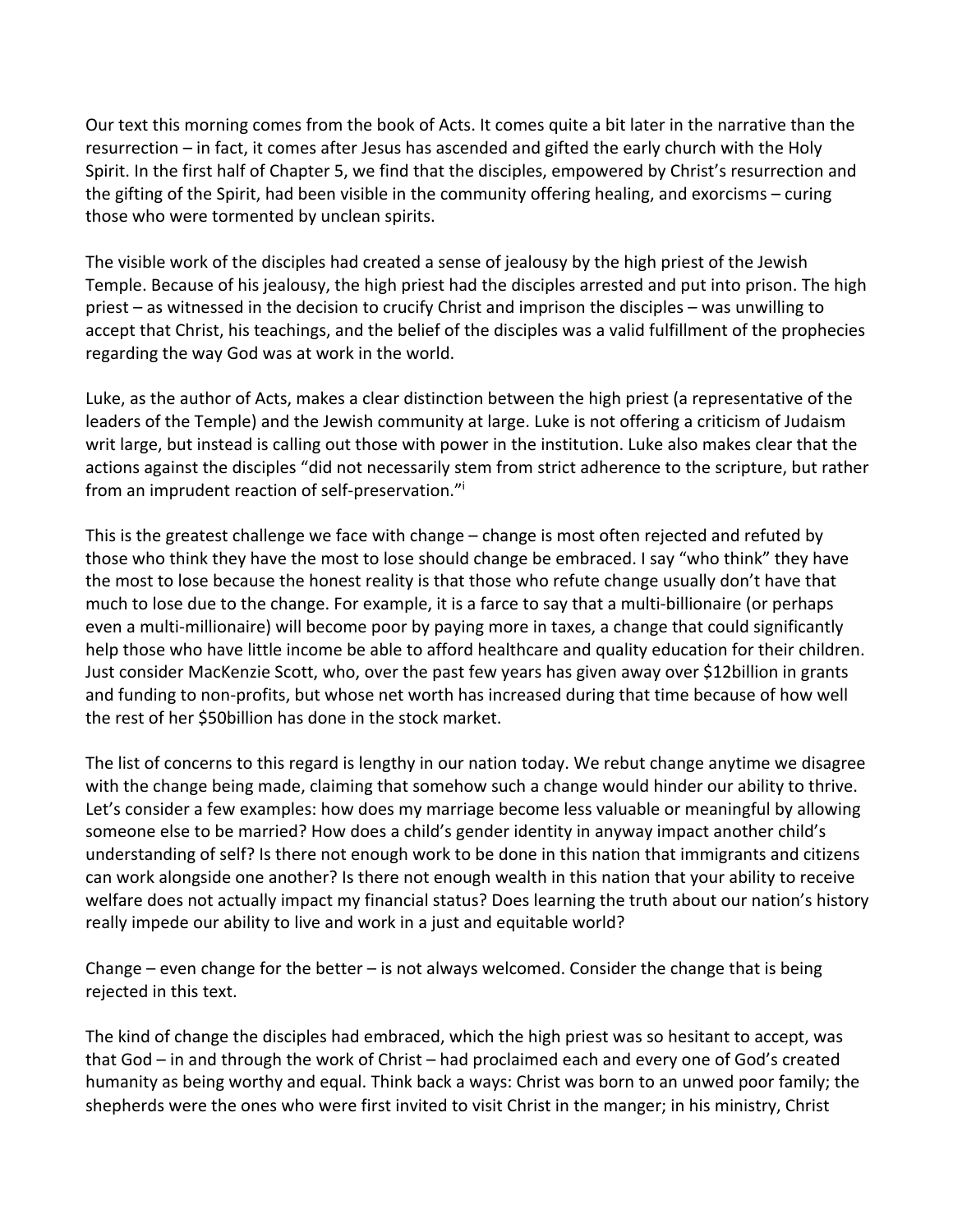dined with tax collectors and befriended Samaritans; and Jesus chastised the Pharisees for their lack of concern and care for the poor. And now, the disciples – these ragamuffin fisherman from Galilee – were the ones proclaiming God's glory in the temple and performing miraculous acts of healing. Ultimately, the disciples were arrested because the high priest worried his authority was in jeopardy, failing to remember that his authority as a temple leader was only so good as he was able to profess the truth of God. In a false attempt at self-preservation he had the disciples arrested and jailed.

During the night after the disciples were arrested, an angel of the Lord opened the prison doors and brought the disciples out, saying to them, "Go, stand in the temple and tell the people the whole message about this life." So the disciples, as quickly as they were jailed, were set free and instructed to continue proclaiming and witnessing to God's love in Jesus Christ.

The very next morning, the high priest sought for the disciples to be brought before him and the elder council. The temple police went to the prison, but couldn't find the disciples. They reported back that the disciples were not to be found in the jail – the guards were still standing there, the doors were still locked, but the disciples were not inside.

Amidst the confusion of the moment, another person showed up to announce that indeed, the disciples were in the temple teaching the people. The high priest ordered they be brought before the council.

It is here we engage our text for today, beginning in verse 27.

The disciples are found standing before the high priest and the temple council – those who had the power and authority over the Jewish community and, as Jerusalem was very much under Roman control at the time, this council has been granted the authority by Rome to maintain the Pax Romana in Jerusalem – the so-called "peace of Rome."

The high priest chastises the disciples, saying, "We gave you strict orders not to teach in this name," (notice, he won't say Jesus' name, but we all know who he is talking about), "yet here you have filled Jerusalem with your teaching and you are determined to bring this man's blood on us."

Again, we find, the authorities are not pleased that the disciples are unwilling to listen.

Standing there in the room with those who considered themselves the final authority on all things related to God, Peter and the apostles answered, "We must obey God rather than any human authority."

I love the boldness of the apostles. I love that, standing in front of those who just weeks earlier had taken Jesus to be crucified by the local Roman officials, the disciples are not afraid to challenge their authority. The disciples have a mission, and they have been given the invitation to fulfill their mission, and so they will not let any authority stand in their way.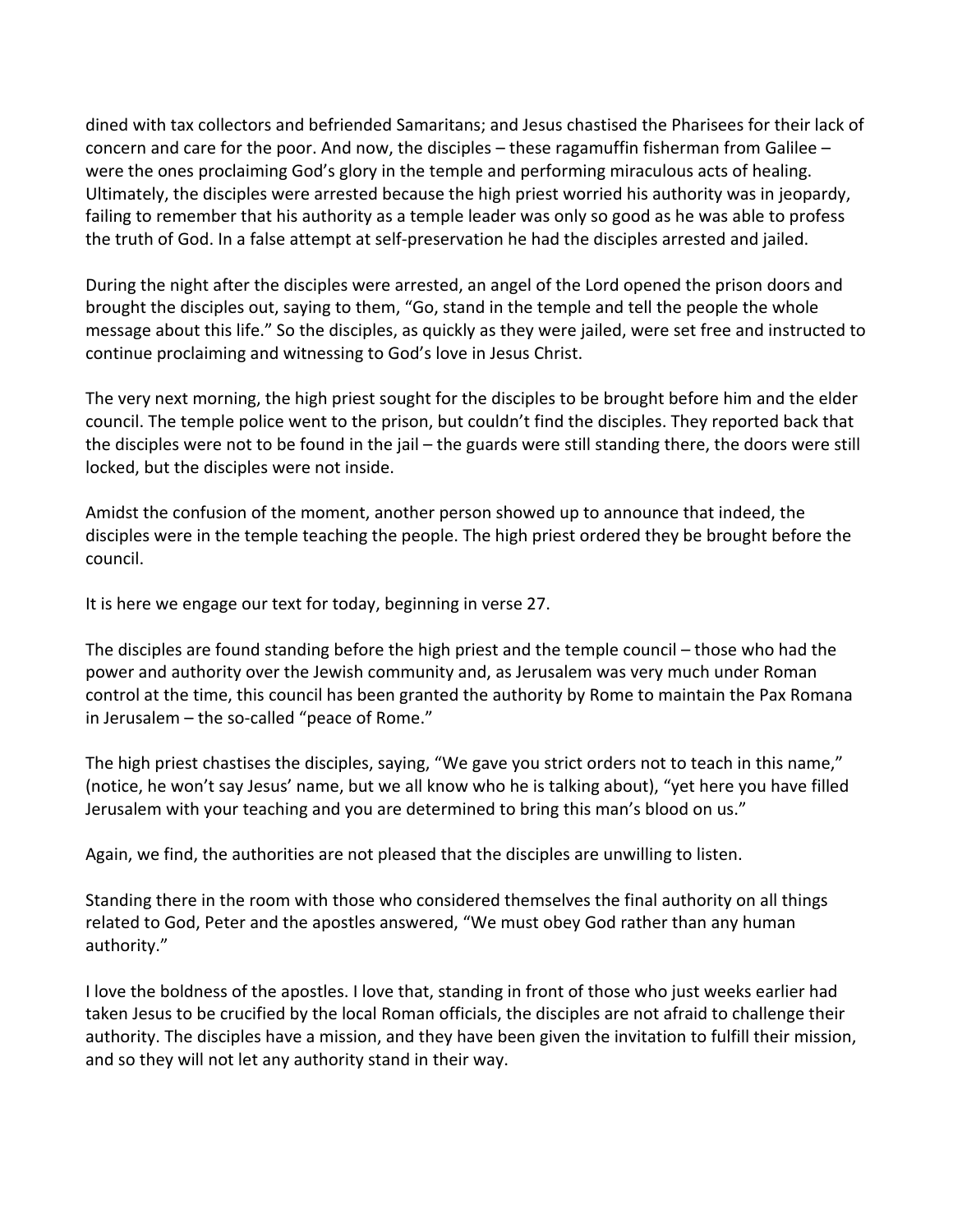This past week, I was honored to receive the recognition of the local Mason lodge with the "Community Builders Award." It's a honor I share with all of you, as the work of community building is a shared mission. The lodge is named after two Masons who served Alexandria in the past; it is titled the Henry Knox Field - John Blair Lodge.

I don't know the name John Blair, but Henry Knox Field was a dedicated member of this congregation at the turn of the 20<sup>th</sup> Century. As a part of receiving the award, I was invited to give a speech, and so I spent some time combing through our church history book to identity the ways in which Henry Knox Field served in the life of the church. I found that he served as the choral director and participated on many – MANY – different committees over a 30-year period. One of those committees was the Building Committee.

One thing I learned that I had not known before was that in 1895, the Building Committee considered selling this property and moving to another location. The building had remained in fairly rough shape after the Civil War, during which time the church was commandeered and utilized as a hospital. The building committee priced out what it would cost to sell the church and build on a new location. Ultimately, because of the expense, the decision was made to maintain this building, but to undergo a significant renovation. As a result, in 1899, the church was remodeled (another committee on which Henry Knox Field served). A few remnants of that remodeling still exist, including the current stained glass windows and the pews on which we sit.

The decision in 1895 to maintain this location sparked a line of memory for me. A similar decision was made in 1951, during which time the church was experiencing significant numerical growth and was considering a move to provide a church building that had integrated educational space as well as an on-site parking lot. Ultimately, the decision in the 1950s was to maintain this location and to build an education wing next door, stating that our location at the center of town was more important than having an on-site parking lot.

The education building  $-$  the one that is now under renovation for commercial purposes next door  $$ was sold in 2013, 60 years after it was built. It was sold, in part, because, as a congregation, we didn't have the funds to renovate or fix the building after some significant water damage.

I tell this history because of the way it impacts a decision that was made in 2015, prior to my arrival. As most churches experience, Washington Street has had its ups and downs over the years. 2015 was a down year – it came after a handful of down years.

Our ecclesial authority – those who perhaps are best representative of the high priest – made the recommendation that Washington Street become part of a cooperative parish with another larger local congregation. Our funding was down, our worship attendance was down, our ministries were hurting, and the authorities who oversee the conference thought it best we merge, giving administrative control to another congregation. They suggested an associate pastor from the other congregation serve as our pastor as something of a second-site for the other church.